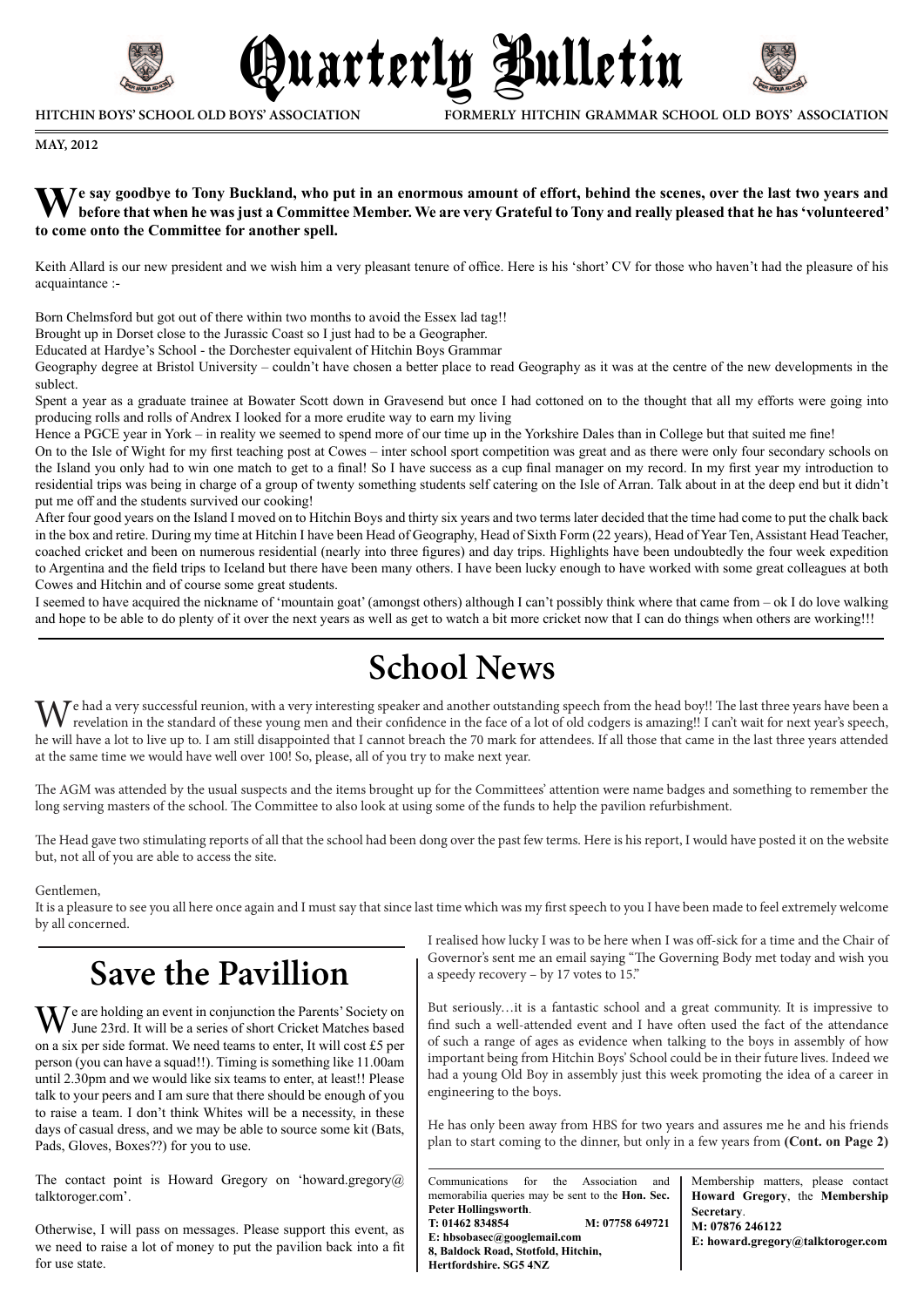#### **(Cont. from Page 1)**now…otherwise he said he will feel that he ha never left.

Also as you know the historical aspect of the school is hugely important to me and like the boys I relish its sense of history and tradition. Of course I also want to see the school moving forward while preserving that tradition

One of the things which may be moving us forward is conversion to academy status as you know. The Governors meet next week to consider the final formal decision to make an application to convert. Unfortunately no jokes at this point.

I'm also glad to be able to report that the school has moved forward in terms of its exam results again in the year since our last get together. I received a letter from the Secretary of State for Education congratulating us on being one of the top 100 schools in the country for improvement in GCSE results. Not bad for a boys' comprehensive.

So it is a school which moves forward but against a backdrop of its very fine and very long heritage – a situation which I think is illustrated by a phrase from one of the younger boys just recently watching some of the men up on a scaffold outside the old School House where the History rooms are – they were clearly doing some electrical work– boy one said to boy two "What's going on here do you think" boy two replied "I don't know but I think they're changing us from BC to AD"

Musically I continue to be astounded by the quality on display and it consistently amazes me how much better the boys are than the traditional image of schoolboy musical performance….in addition the Drama production of High Society was indeed a swelegant, elegant affair. As I will be saying again this

year to the parents considering sending their sons here…. Just think how many more boys here are prepared to participate in music, in drama in the arts…. There is a humorous camaraderie in putting on the shows and performances which is without any kind of pretentiousness but full of joie de vivre and a real joy it is too.

Of course we cannot pass up the opportunity to reflect on yet another outstanding sporting year:

Just to list some of the main results which we should celebrate in Cricket, Hockey, Basketball, Football, Athletics, Swimming & Badminton

**CRICKET** 

Yr 8, and Yr 10 team won their District Leagues

Congratulations to four of the team for being selected for Hertfordshire U'13 this season: Congratulations to Ben Smith for not only being selected for Hertfordshire U'17's this season but for scoring an unbeaten 105 not out against Bedfordshire

the Year 9 cricket team were undefeated this year until the Herts final against Haberdashers' Boys. True to HBS spirit they battled all the way to the last over, but unfortunately lost with two balls to go.

Hockey - played 52 matches, won drew 8, 27,. Both the Under 13s and Under 16s reached the Eastern Regional Finals. U13 Herts County Champions – after the Regional finals we are now in the top 50 in the country.

Basketball - Year 7 and the Senior team are District Champions

Football – unbeaten all season!

Athletics - Y7 & Y8 both Indoor District Champions;

In the Hertfordshire Schools County League After a tremendous team effort by both age groups, the junior finished 4th and the intermediate beat Haberdashers' by 3 pts to claim first place.

We also entered the English Schools Track and Field Cup for the first time and we are now ranked 10th in the entire country which is a tremendous achievement especially when you take into consideration the prestigious state and independent schools that we have beaten along the way. This result puts Hitchin Boys' on the national athletics map and illustrates the strength in depth we have in athletics at the school.

English Schools Athletics Championships 2011

Two of our boys then went on to represent Hertfordshire at the English Schools Athletics Championships running at Gateshead International stadium in front of thousands of spectators broadcast live on SKY SPORTS 2.

Max ran an unbelievable season's best time of 11.74 in his heat to progress to the semi final where he finished a creditable 7th place.

Kim, who had a personal best time of 23.1 in the 200m going in the Championships ran an incredible time of 22.65 just 1/100 of a second away from the eventual winner.

# **Other News**

I have had an update from a member, who tells me that someone had died and I hadn't updated the School entry lists!! I think it is a task for a long cold winter's night, as I will have to change the individual files and then delete and reload them onto the web site. Please bear with me!!

This is a letter from John Schindler, an Australian Businessman:-

Many years ago whilst visiting the UK I attended an auction in the countryside and purchased just one item. It is an original panoramic high quality original photo measuring 29" wide taken in May 1920 of the students and teachers of HITCHIN GRAMMER SCHOOL. There are around 200 students and teachers (including one female teacher) posed in a portrait sitting outside the school. The quality of the photo is superb and the details very much in focus that every face is very "sharp" and easy to distinguish. I am an Australian with no links to your school but often look at this framed photo on my office wall and always find the expressions on the various faces quite fascinating. I often wonder what happened to all these men and boys. I assume many would have been lost in the Second World War?

He has since written to me and said that if I can source him a wooden 35mm cine camera for his collection, he might even donate the picture to us!! So, has anyone got such a thing, languishing in their attic, that they might be willing to open discussions with John??

## **Membership**

With the severe hike in the cost of postage, I would like as many Old Boys as possible to give me their e-mail addresses, if they receive the Bulletin by snail mail. I have over 300 on the distribution list at present and I send out about 160 by Mail.

Jon Hunt Associates has kindly sponsored the postage costs for another year and I have purchased a number before the price went up. This will cover two more distributions of the Bulletin. After that, it will become very expensive. I always send out the e-mail version as a 'blind copy' so that only your e-mail address in given to your mail and no other, that is as secure as I can make it.

If you are willing, please send me a mail, with your Name and Address, so that I can check it and then update the e-mail list (hbsobasec@gmail.com).

Thank you.

We are still around the 500 mark, as we win some and lose some!!

I get regular queries from the web site but they are not so keen to send me the money!!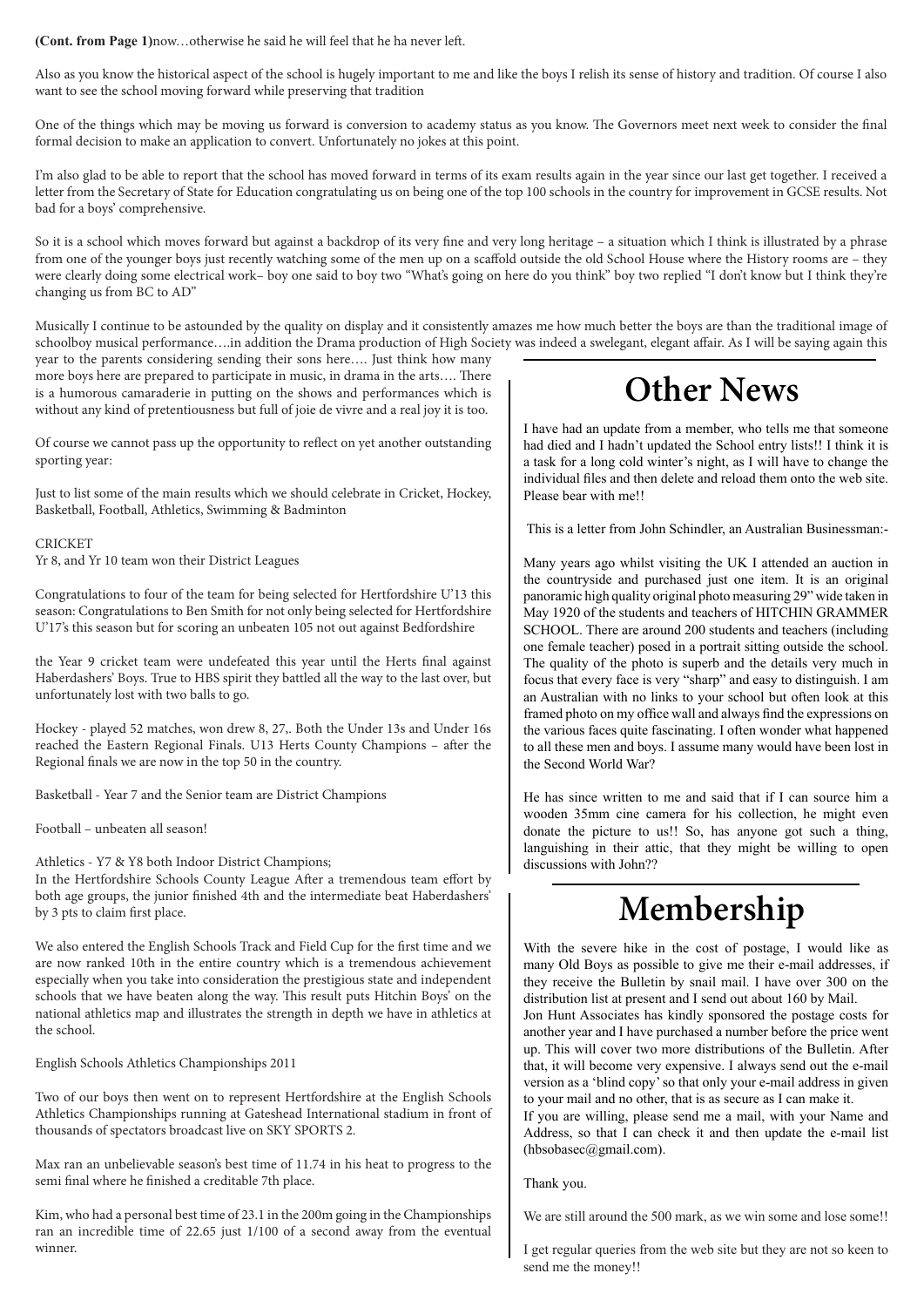#### Swimming – Not only are we District Champions; at Junior, Intermediate & Senior

But we also entered the East of England Swimming Champions. The East region comprises all secondary schools in Hertfordshire, Bedfordshire, Cambridgeshire, Essex, Norfolk and Suffolk. After am amazing night of swimming, all three age groups from HBS were crowned champions – and all this without a pool!

Badminton- U16 District Champions; U16 County Champions; U16 Regional 3rd place; U14 District Champions; U14 County Champions; U14 Regional Champions (and as we speak they are returning from the National Finals in Nottingham;)

As well as the great Exam results, Music and Sport the boys get a lot of opportunity to go on school trips - Battlefields of the Somme; Auschwitz & Krakow; Paris; Lake District; Dorset filed trip happening right now – despite the torrential rain in the South West - The there are too many to list but the range is illustrated by the day trip to the Big Bang Science Fair at the NEC in Birmingham and recently 62 boys and a group of staff spent a week in China with 62 boys.

Next year I am planning a German trip to our twin town of Bingen-am-Rhein. I am hoping I might even be able to find a hockey team to play and get some more pictures of us playing the Germans in the local press.

#### Finally a couple of highlights

Youth Speaks! The Intermediate team competed in the Regional Final of Youth Speaks at the City of London Boys' School. Although two years younger than the other teams they won second place and Archie McPhee was Best Chairperson.

And then - Sport Relief - staff, the boys and especially the Senior Prefect Team raised money for charity with a combination of: Shaking buckets and demanding money from the resident in Hitchin Town Centre while staging aerobics, a living statue, sketches, live music, selling cakes and biscuits. And then in school Running the Sport Relief Mile (2012 m actually) for sponsorship; Eat-all-the-Sour-sweets-you-can-competition; Various cake sales and raffles (including Mr Hanahoe's ponytail); Guitar Hero competition; Gladiator competition; Wheelchair basketball ; y7 basketball against teachers. In the end we raised well over £ 3,750

Finally just want to mention that one of the other great things about HBS is our amazingly active Parents' Society – they are here tonight making things work and as a result of their efforts we have purchased a new minibus which is in use as we speak on the Dorset field trip and the work has already started on raising money for our next big project in equipping Science with a new computer system. For instance a night of ferret racing right here in the School Hall which well I don't know if you've ever smelled ferrets but it was worth it as another  $\pounds$  1,000 was raised for projects to help the school. Hopefully you will have heard but there is a plan to bring these two excellent organisations together with an Old Boys cricket match at the Parents Society SUMMER FAIR – and can I just make a plea for the Parents Society any donations of raffle and tombola prizes gratefully received.

Now I checked last year with Peter Hollingsworth whether the speech was suitable particularly in its length and he was kind enough to say Well there was definitely a sense of awakening at the end of it…..

And so let me use the oldest line in the book

Since brevity is the soul of wit My kindest act must be to sit

Thank you.

I have posted some pictures onto the website.

## **In Memoriam**

### **Bill Bowker (1932 – 2012)**

We are sad to report that Bill Bowker (1949) died on April 26th, just three months short of his 80th birthday. Bill was the elder son of F.B. Bowker, who taught mathematics to generations of boys at our school. Our centenary President Richard Whitmore (1951) had recently been working with Bill on a film "How Hitchin got an Airfield" for Hitchin Historical Society, recording Bill's contribution to local aviation. It will be premiered at the Queen Mother Theatre Studio on July 11th and 18th at 6 p.m. as part of this year's Hitchin Festival.

#### Richard sends this appreciation:

Bill trained as an engineering apprentice at De Havilland, Hatfield. He already held a pilot's licence when he was called up for National Service in the Fleet Air Arm, where he ended up flying jets from the iconic aircraft carrier HMS Eagle. On his return to civilian life Bill soon found himself hankering after the little aircraft in which he had learned to fly. So in 1961, with two colleagues, he founded Farm Aviation (Hitchin) Ltd, one of the first aerial cropspraying companies in the East of England. Consisting then of just one specially adapted Tiger Moth biplane it was probably the smallest crop-spraying company as well!

Bill was also responsible for developing the Rush Green airstrip beside the Codicote Road, three miles south of Hitchin, where this photograph was taken. Farm Aviation acquired the strip in 1963 and when the company was wound up after ten years Bill continued there, trading as Bowker Air Services. Over the course of 25 years, during which time he and his colleagues acquired better, purpose-built aircraft crop-spraying work took his team all over England. During one period, when work here was quiet, he travelled to North Africa to spray the vast cotton fields of Sudan.

By the 1980s when farmers were returning to land-based systems of crop-spraying Bill began to wind down his business, giving up his pilot's licence as he approached his sixty-fifth birthday. Late in his career he became a civil servant, working as an inspector for the Civil Aviation Authority.

An ardent conservationist, Bill retained an interest in the forty-acre airstrip until well into the 21st century and did much to preserve its pastoral quality.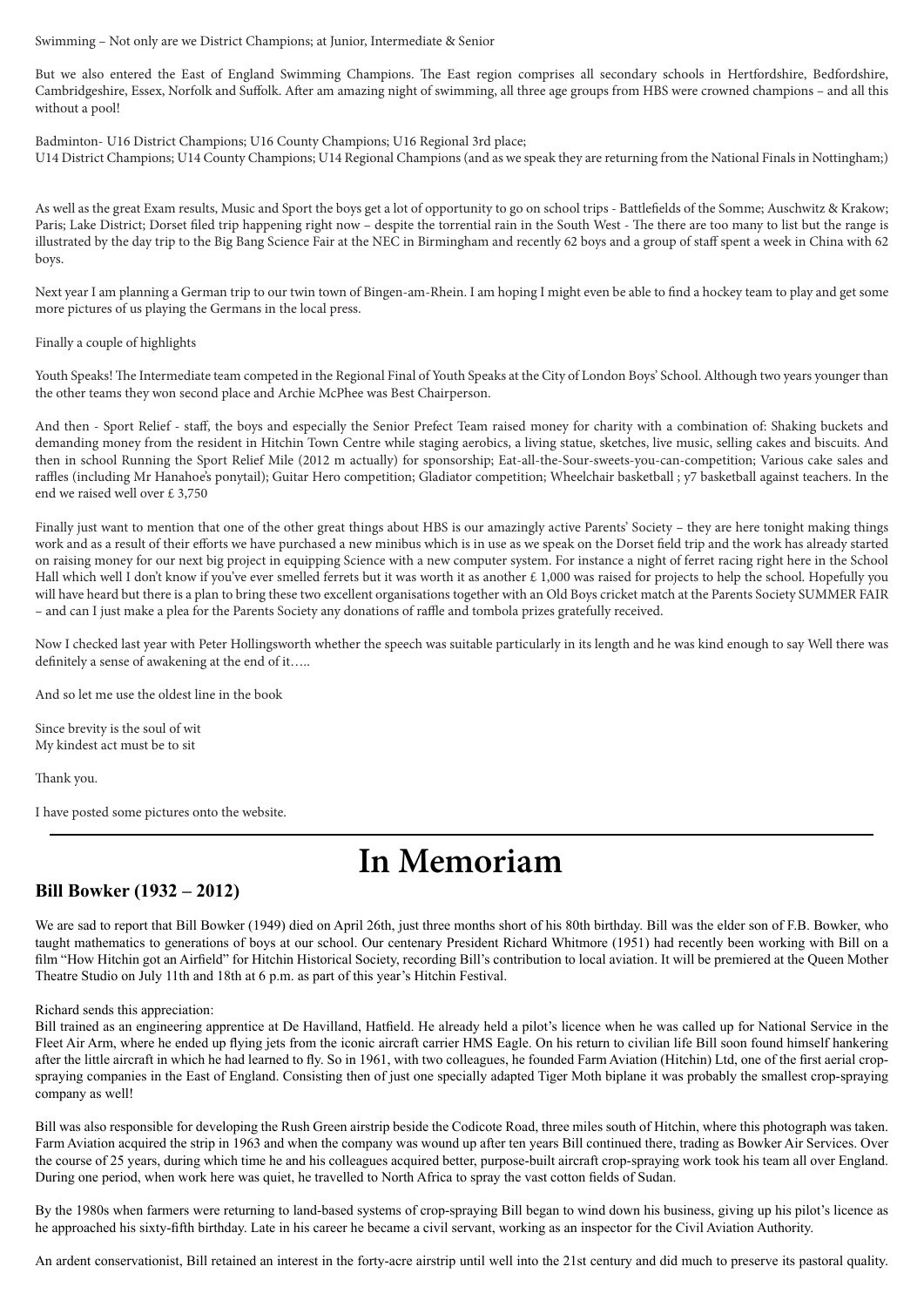With family and friends he planted literally hundreds of saplings at appropriate points, many oaks among them. Although aerial spraying is no longer fashionable in this country, the airstrip still thrives as a base for light-aircraft enthusiasts who – like the pioneer crop sprayers before them – continue to share the field with local livestock.

Bill was also a founding member of Hitchin Forum – a lively watch-dog on matters affecting the quality of life in his home town. A fellow member, Ellie Clarke, writes: "What Bill didn't know about Hitchin wasn't worth knowing! He was interested in all transport issues in the town, attended Hitchin Vision transport group meetings for many years and helped campaign against speeding traffic on residential roads and scrap lorries in particular.

"Bill was also a founder member of CASE, the Campaign Against Stevenage Expansion, opposing development on the green fields between Hitchin and Stevenage for over 15 years. His career as a pilot of small aircraft gave him a unique perspective on the countryside around Hitchin. He chaired both Hitchin Forum's Town Centre Group and Steering Group at various times and perhaps shaped the Forum's thinking and action more than any other over its 20 years. His wisdom, wit, support, gentle cajoling and generous personality will be hugely missed in Hitchin."



Leaving in style. The Order of Service for Bill's memorial service shows him demonstrating an early Blackburn Monoplane, from the Shuttleworth Collection of Vintage Aircraft at Old Warden.

**R. W.** 

## **Alan Clements - Memorial Service 8th March 2011 (Eulogy given by Tony Buckland)**

When Christine asked me to say a few words about Alan today I wondered where to start.

Why was it, I wondered, that we became such good friends? We were in different years at Hitchin Boys' Grammar School. I was a year above him. I started to think of what it could be:-

- Maybe it was because we played hockey at Blueharts.
- Maybe it was because neither of us went to University
- Maybe it was because we both started our careers in Local Government
- And it wasn't because I was provident like him. He worked his way through school with a number of jobs, he always had money and was the first of us to buy his own car.

#### BUT NO it was none of these.

It was because of that car, the wonderful Black Austin A30. I had the great privilege to be his navigator, a complex job I maintained that required me to turn the indicator switch located in the middle of the dashboard whenever we were to manoeuvre. The rule was that we had to go whichever way I signalled. It didn't matter what way Alan wanted to go! It caused mayhem on a number of occasions. Later I graduated to become the gear changer; Alan would depress the clutch and I would try to move the gear lever selecting the next gear......well, it nearly always worked. We didn't always co-ordinate well and so loud grinding noises came from the gearbox from time to time, but at least he never had to have a new one.

That is what cemented a lifelong friendship.

The other thing I remember from those heady days before we were both married were the amazing parties which were held when his parent's were away on holiday. They were legendary, and seemed to go on for days. I hope that we didn't create too much damage Violet.

Linked to these was the annual cricket match against Codicote.

But we are here today to remember Alan, or Clem as he was affectionately known.

Alan started his schooling at Codicote Junior School before passing the 11+ and going to Hitchin Boys' Grammar School.

He met Gretchen on holiday in Guernsey and was immediately smitten. So much so that he is reputed to have sent her red roses by Interflora, an unheard of extravagance in those days and quite unlike the careful Clem. Chris is rumoured to have assisted in this task.

They were married in 1969 and had two children, Neil and Emma. They also have two grandchildren, Sawyer and Aiden who are Neil's children.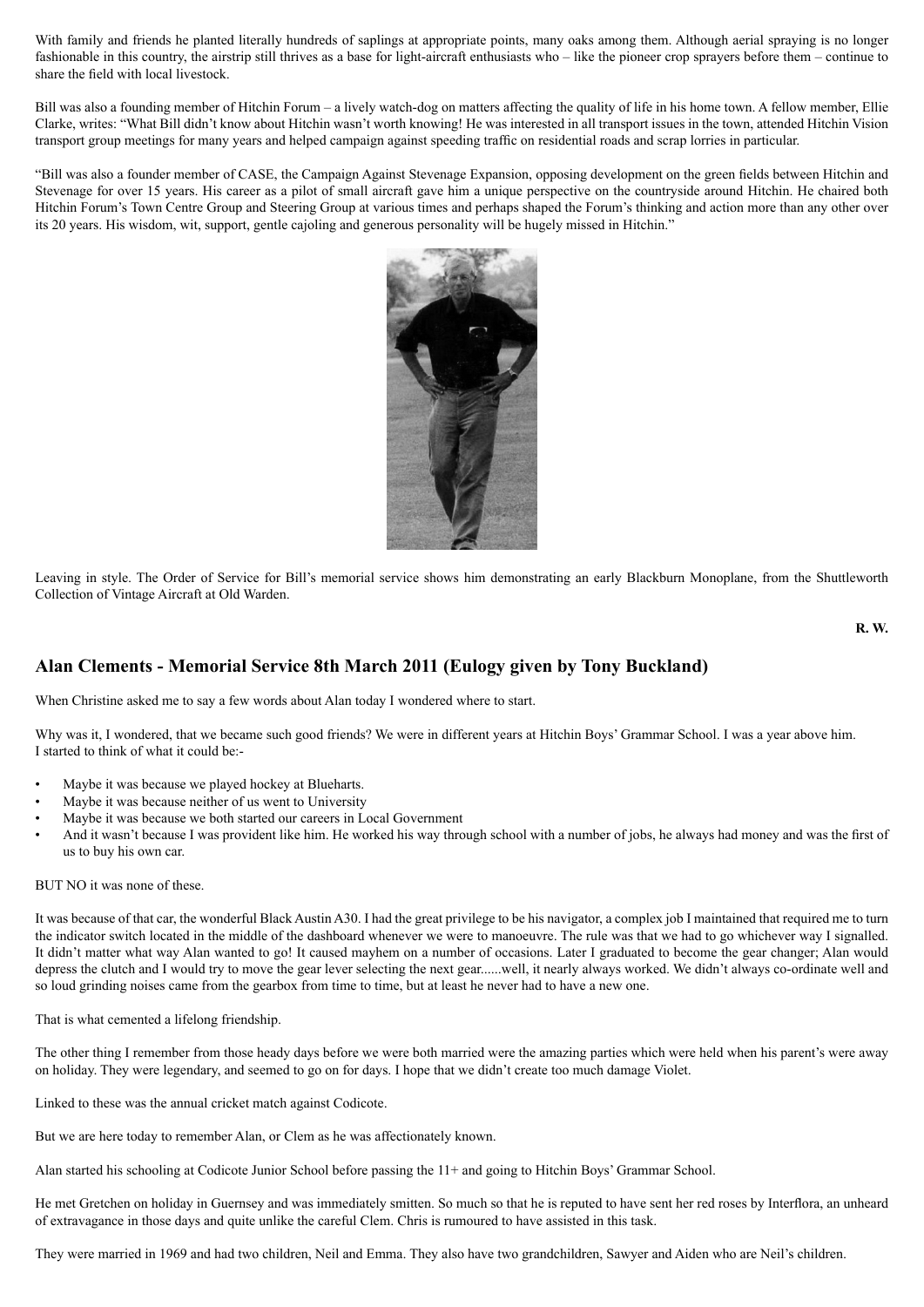His working career started with Herts. Rural District Council where he worked in the Surveyor's Department. He later moved to Letchworth Urban District Council. Then in 1971 Alan and Gretchen moved to Bury St. Edmunds again working for the local council.

In 1973 they went on holiday to Canada to visit Gretchen's brother who lived in Niagara on the Lake. They were very taken with the different lifestyle there and so in April 1975 they emigrated. It was quite an ordeal. As times were tough, they, like many others made the move by sea. The immigrant ship had come from Poland and picked them up at Tilbury. Gretchen remembers the boat was called the STEPHAN PETORY and was on one of its final trips before being scrapped. It was a thoroughly unpleasant experience and they were very pleased to finally arrive in Canada and settle in Niagara.

Alan's career there started with Proctor Redfern Engineering and unsurprisingly with his background focused on Municipality related projects. After about 10 years he went to work with a friend Jim Denham at Denko his engineering business before moving on to TSH, ending up with a big multidisciplinary firm ACOM. During this time he became the key highways engineer running the tendering process for all of the highway resurfacing work in the area. His final job was working on the airport expansion project at Niagara District Airport in Niagara on the Lake. The runway expansion project and ground works were his responsibility, but when he showed us round the project about 18 months ago he seemed to be involved in far more than that.

Alan was someone I was privileged to call close friend. The distance between us never seemed to make any difference.

He had so many admirable qualities. When he spoke he was worth listening to. He was considered and measured, yet held VERY firm opinions. He could seldom be moved if his opinion differed from yours.

He was strong and loyal, someone you would always want on your side whether in sport or in life. In many ways he was the 'strong, silent guy' of the 'Movies'. He was provident and careful in matters of finance and was not driven by consumerism.

He was a loving son, husband, father and grandfather He was always there for Neil and Emma.

Nothing hurt him more than having restricted access to his grandsons and not being able to see them as often as he would have liked.

Many of us gathered here today will have our own fond memories of Alan.

Michael Norris wrote to me saying-

'I remember Alan in his pomp as enjoying life to the full, a good sport and sportsman. I'm sure that we share many memories. One that you may have forgotten is that Alan was a very fine wicketkeeper and I remember a game at Letchworth where he stood up to James Wright (no mean feat and brave, as James was a very quick bowler and rather wild in those days). Clem stumped David Firth who he had spotted taking guard outside his crease. Hitchin for once won that match- a small story, but it came naturally to Clem.'

Peter Hollingsworth reminded of an incident at the Weston Super Mare Hockey Festival. Alan was getting out of Peter's car when the door slammed shut on Alan's fingers trapping them. Unfortunately the door locked and couldn't be opened. Alan swore under his breath and bore the pain stoically as we struggled to prise open the door. This effort gathered pace as we heard that the Fire service had been summoned and Peter had visions of them cutting the door off. We eventually managed it, release Alan and leap into the car for a speedy getaway as the fire engine hove into view.

As we all know Alan was a fine sportsman and very driven. Losing wasn't an option for him. He would never stop trying, he'd never give in, no cause was ever lost.

It was a sad day for Blueharts and Hitchin Cricket Club when Alan and Gretchen moved to Bury St. Edmunds. He certainly maintained his competitive streak in the games between the two clubs, no quarter given

We always seemed to play Bury at the beginning of the hockey season and Pat and I remember travelling to Bury on the train to stay with them for the weekend of this fixture. It made it rather special.

His sporting career continued when they moved to Canada, but took a different direction. He tried local hockey but the standard wasn't good enough for him to maintain interest. So he turned to soccer, BRIEFLY.

The turning point was the game against a team of Italians who were rather agricultural and Alan left the game having broken two ribs. He then turned to cricket but found the standard there much like the hockey and soon gave it up. He did however go back to squash and golf which were his main interests from then on. Cross country skiing and curling also featured in his activities from time to time.

Pat and I were able to see Alan a few weeks before he died. Needless to say he bore the great pain of his illness so bravely and never complained. He remained extremely positive even though he knew the end was near. We discussed the holiday we had been planning to take together this year, after he retired, across Canada by train and then taking a cruise up to Alaska.

Alan was a most generous spirited guy. A strong, reliable and loyal son, husband, father, grandfather and dear friend. We miss you.

## **Rodney Wray [1934 – 2011] - School Years (1945 – 1950)**

Rodney was born in Hitchin and grew up, lived and worked all his life in Hitchin and the close local village vicinity. His early schooling was at Queen Street school and then on to the prep school associated with the Hitchin Boys Grammar School and in 1945 to HBGS itself. He studied for the School Leaving Certificate and left the School from the 5th form in 1950.

He joined the family business of Wrays in West Alley and learnt the trade of shoe making and shoe repair and later developed the retail side of the business. The West Alley shop was a well known part of the Hitchin scene for many years and served not only the general public but also the Police Force, Fire Brigade and some local schools. In the 50's shoes and work boots were still mostly with leather soles so the shop was a regular stop off for the local Hitchin people and over the years Rodney met and was well known to many of them.

The 1950's was full in the time of National Service being only 5 years after the end of WW2 and Rodney was called up and enlisted in the Beds and Herts Regiment and travelled on the Puffing Billy railway line, that then operated between Hitchin and Bedford, for induction at Kempston Barracks. After basic training he went for field training to Germany, Luneberg Heath and then in 1952/1953 he was sent to Korea for service in the then active war zone. In, some would say, the forgotten, but very real and bloody war. {Over one million killed in the 3 year duration of the war]. In early 2011 just prior to his death he revisited South Korea and was amazed and moved by the dramatic changes to the barren war torn place he had last seen.

On demob he returned to the family business and was able to pursue his enthusiasm for veteran two seater open top cars and going to many hill climb venues and track events at circuits such as Brands Hatch and Silverstone.

He married in 1959 to Judith[nee Davison], a girl from the School on the Hill and lived locally in Ickleford, Gosmore and Hitchin.

He succeeded his Father in his close involvement in the Hitchin Arcade Company, becoming a Director and actively working to retain the Arcade as a core feature of the Town.

Latterly he attended several of the OB reunion dinners including the events of the Centenary Year.

He was a friendly, easy going and well liked son of the School and is sadly missed by his Wife, Son and two Daughters and his four grandchildren, and his many friends from the School and in the Town.

**Brian Barker**

## **Michael Swingler (1961)**

Mick passed away recently, after losing a battle against Cancer. He was a priest in an offshoot of the Catholic church and had children and grandchildren.